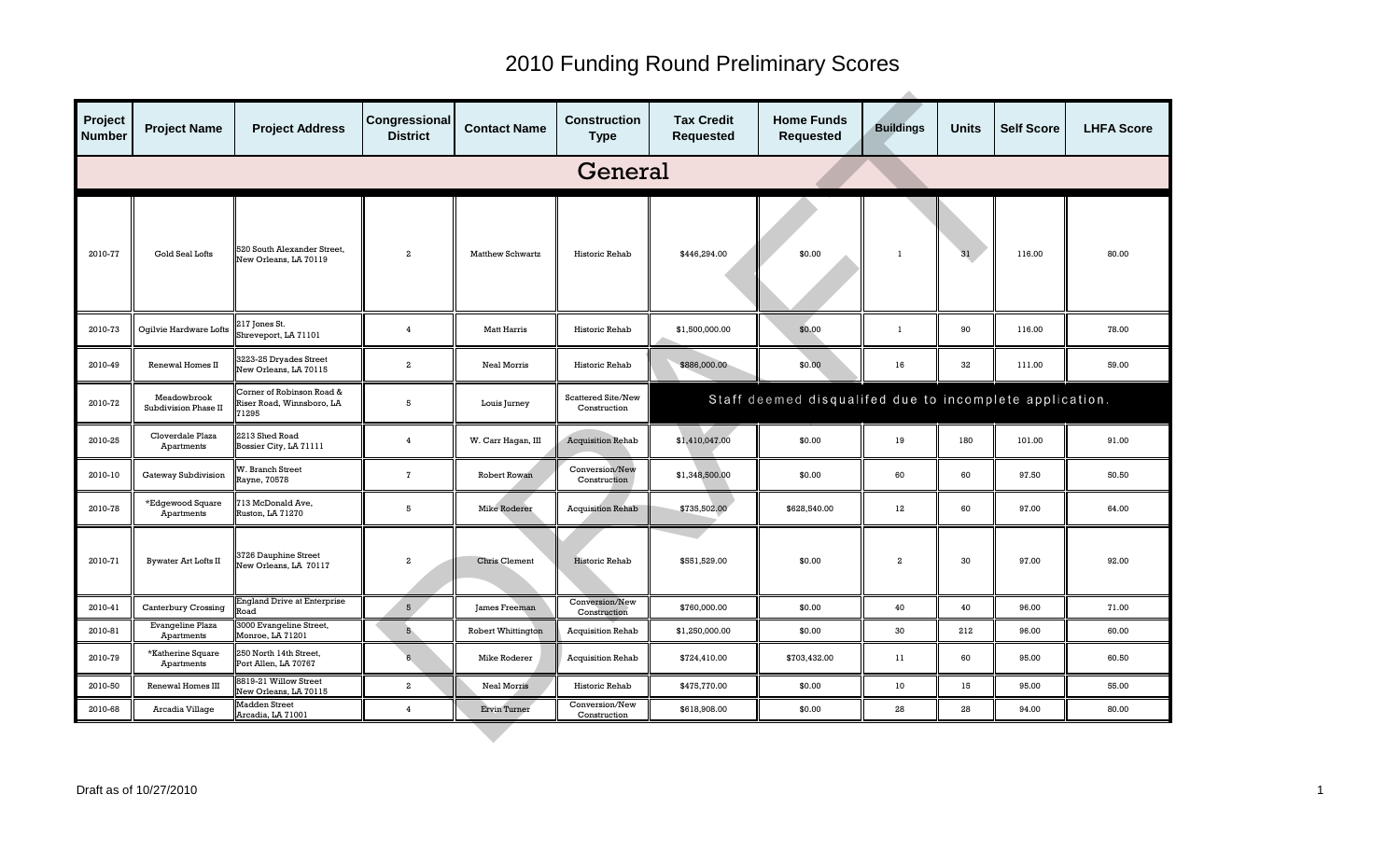| Project<br><b>Number</b> | <b>Project Name</b>                       | <b>Project Address</b>                                        | Congressional<br><b>District</b> | <b>Contact Name</b>       | <b>Construction</b><br><b>Type</b>          | <b>Tax Credit</b><br><b>Requested</b>                                               | <b>Home Funds</b><br><b>Requested</b>                   | <b>Buildings</b> | <b>Units</b> | <b>Self Score</b> | <b>LHFA Score</b> |  |
|--------------------------|-------------------------------------------|---------------------------------------------------------------|----------------------------------|---------------------------|---------------------------------------------|-------------------------------------------------------------------------------------|---------------------------------------------------------|------------------|--------------|-------------------|-------------------|--|
| 2010-22                  | The Garden Senior<br>Apartments           | 863 Hooper Road<br>Baton Rouge, LA 70811                      | 6                                | Jay Bernstein             | Conversion/New<br>Construction              | \$794,570.00                                                                        | \$0.00                                                  | $\mathbf{1}$     | 80           | 93.00             | 79.00             |  |
| 2010-61                  | Joie de Vivre                             | 519 S. Pierce Street<br>Lafayette, LA 70501                   | $\overline{1}$                   | Greg Gachassin            | Conversion/New<br>Construction              | \$1,500,000.00                                                                      | \$0.00                                                  | $\overline{4}$   | 72           | 92.00             | 92.00             |  |
| 2010-42                  | Oak Hill Subdivision                      | 1477 West MKL Jr. Ave<br>Grambling, LA 71245                  | 5                                | John Steed                | Conversion/New<br>Construction              | \$800,000.00                                                                        | \$0.00                                                  | 40               | 40           | 88.00             | 63.50             |  |
| 2010-56                  | Audrey Park II                            | <b>Audrey Lane and Freedie Street</b><br>Shreveport, LA 71107 | $\overline{4}$                   | <b>Edward Taylor</b>      | Conversion/New<br>Construction              | Staff deemed disqualifed due to inconsistencies with paper copies<br>and diskettes. |                                                         |                  |              |                   |                   |  |
| 2010-64                  | <b>Hill View Homes</b>                    | Daisy Street Bastrop, LA 71220                                | 5                                | <b>Steve Perry</b>        | Conversion/New<br>Construction              | \$839,398.00                                                                        | \$0.00                                                  | 40               | 40           | 86.00             | 78.00             |  |
| 2010-40                  | <b>Canal Street Apartments</b>            | 1501 Canal Street<br>New Orleans, LA 70112                    | $\overline{a}$                   | Michael Gross             | Historic Rehab                              | \$1,500,000.00                                                                      | \$0.00                                                  | $\mathbf{1}$     | 108          | 84.00             | 39.00             |  |
| 2010-20                  | The Renaissance                           | 1411 Miliam Street<br>Shreveport, LA 71103                    | $\overline{4}$                   | <b>Richard Herrington</b> | Conversion/New<br>Construction              | \$1,130,000.00                                                                      | \$0.00                                                  | 14               | 60           | 83.00             | 66.00             |  |
| 2010-59                  |                                           | Villages of Trinity Oaks Greer Road Rayville, LA 71269        | 5                                | Jerey Mears               | <b>Acquisition Rehab</b>                    | \$676,791.00                                                                        | \$0.00                                                  | 32               | 32           | 81.00             | 71.00             |  |
| 2010-70                  | <b>Barataria Station</b><br>Apartments II | 338 Barataria Ave<br>Houma, LA 70360                          | 3                                | Chris Clement             | Conversion/New<br>Construction              | \$770,861.00                                                                        | \$0.00                                                  | $\mathbf{1}$     | 43           | 80.00             | 71.00             |  |
| 2010-62                  | <b>Gary Street Village</b>                | Gary Street Winnsboro, LA<br>1295                             | 5                                | Jerey Mears               | <b>Acquisition Rehab</b>                    | \$822,978.00                                                                        | \$0.00                                                  | 40               | 40           | 79.50             | 69.50             |  |
| 2010-57                  | Southwood Patio Homes                     | 1300 Sullen Place New Orleans,<br>A 70131                     | $\overline{a}$                   | Paul Ponte                | <b>Acquisition Rehab</b>                    | \$1,500,000.00                                                                      | \$0.00                                                  | 19               | 132          | 78.00             | 71.00             |  |
| 2010-66                  | Villas at Angel Point                     | 323 Patterson Street Lafayette,<br>A 70501                    | $\mathbf{7}$                     | Kacee Thompson            | Conversion/New<br>Construction              | \$733,770.00                                                                        | \$0.00                                                  | 10 <sup>°</sup>  | 50           | 77.50             | 70.50             |  |
| 2010-60                  | <b>Legacy Park Apartments</b>             | 1190 Carter Street Vidalia, LA<br>71373                       | 5                                | <b>Clifton Bates</b>      | New Construction                            | \$814,044.00                                                                        | \$0.00                                                  | $\overline{4}$   | 56           | 76.50             | 66.50             |  |
| 2010-11                  | Rainbow Springs                           | 8178 GSRI Ave<br>Baton Rouge, LA 70820                        | 6                                | June Britton              | <b>Scattered Site/New</b><br>Construction   | \$586,000.00                                                                        | \$0.00                                                  | 34               | 34           | 76.50             | 60.50             |  |
| 2010-63                  | Lafayette Gardens                         | 900 Provost Street Scott, LA<br>70583                         | $\overline{2}$                   | <b>Clifton Bates</b>      | Acquisition/Rehab-<br><b>Scattered Site</b> | \$499,281.00                                                                        | \$0.00                                                  | 14               | 56           | 74.50             | 68.50             |  |
| 2010-01                  | Hooper Pointe II                          | <b>Hooper Road</b><br>Baton Rouge, LA 70811-3903              | 6                                | <b>Bill Truax</b>         | Conversion/New<br>Construction              |                                                                                     | Staff deemed disqualifed due to incomplete application. |                  |              |                   |                   |  |
|                          |                                           |                                                               |                                  |                           |                                             |                                                                                     |                                                         |                  |              |                   |                   |  |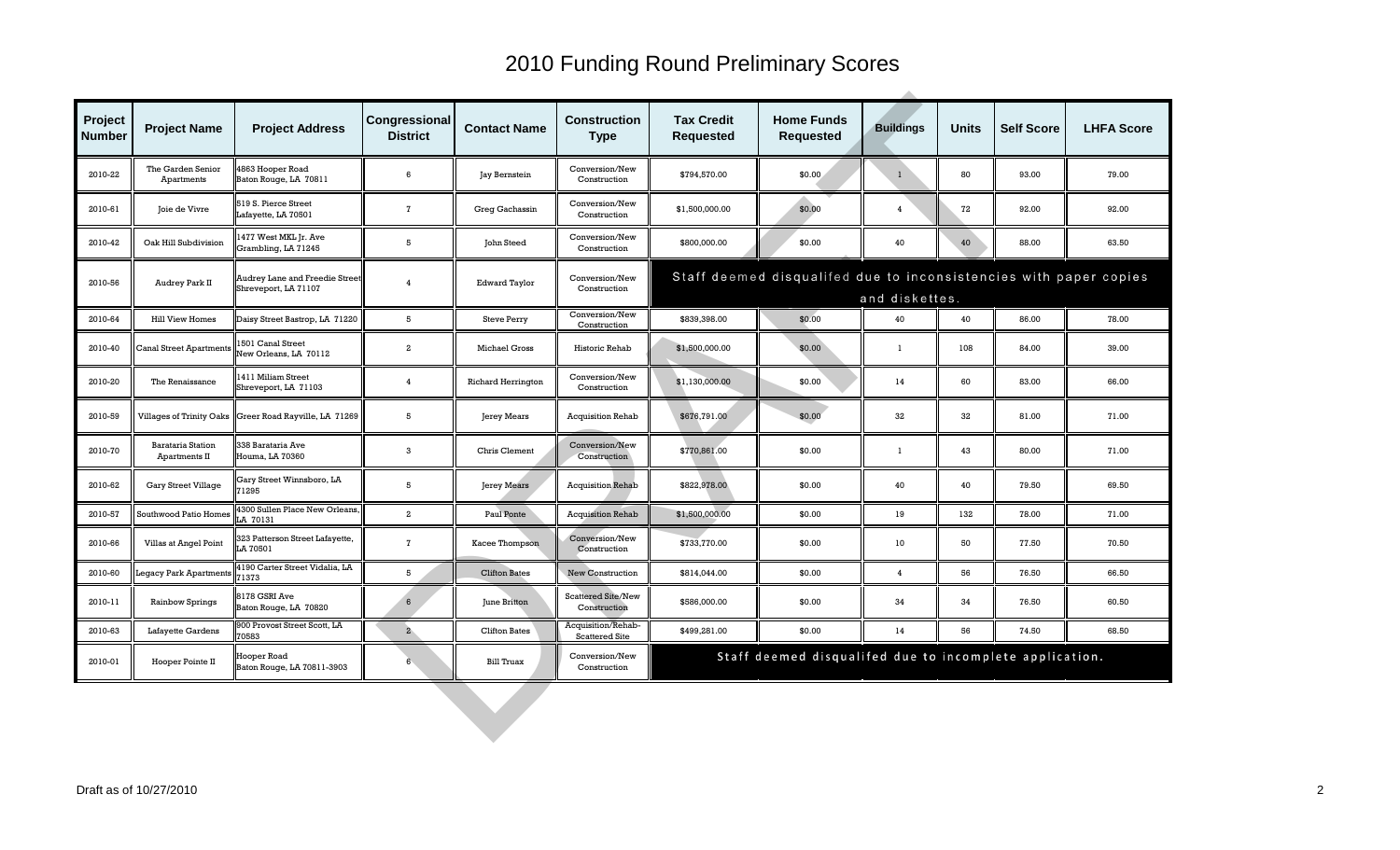| Project<br><b>Number</b> | <b>Project Name</b>               | <b>Project Address</b>                              | Congressional<br><b>District</b> | <b>Contact Name</b> | <b>Construction</b><br><b>Type</b> | <b>Tax Credit</b><br><b>Requested</b>             | <b>Home Funds</b><br><b>Requested</b>                   | <b>Buildings</b> | <b>Units</b> | <b>Self Score</b> | <b>LHFA Score</b> |  |  |
|--------------------------|-----------------------------------|-----------------------------------------------------|----------------------------------|---------------------|------------------------------------|---------------------------------------------------|---------------------------------------------------------|------------------|--------------|-------------------|-------------------|--|--|
| 2010-58                  | Forest Tower                      | 10101 Lake Forest Blvd New<br>Orleans, LA 70127     | $\overline{a}$                   | Donald Denham       | <b>Acquisition Rehab</b>           | \$982,653.00                                      | \$0.00                                                  | $\mathbf{1}$     | 200          | 71.50             | 31.50             |  |  |
| 2010-55                  | Oakwood Estates II                | Rogers Moore Parkway,<br>Jammond, LA 70401          | -1                               | Dale Lancaster      | Scattered Site/New<br>Construction | \$643,000.00                                      | \$0.00                                                  | 32               | 32           | 71.50             | 51.50             |  |  |
| 2010-04                  | *Floral Acres Apts. I             | <b>733 Dandelion Drive,</b><br>Vaggaman, LA 70094   | $\overline{2}$                   | Murray A. Calhoun   | <b>Acquisition Rehab</b>           |                                                   | Staff deemed disqualifed due to outstanding 8823.       |                  |              |                   |                   |  |  |
| 2010-67                  | Artesia Way Apartments            | 1151 Ponchartrain Drive Slidell,<br>LA 70458        | $\mathbf{1}$                     | Winton Yerby        | Conversion/New<br>Construction     | \$1,052,699.00                                    | \$0.00                                                  | 3                | 64           | 70.50             | 65.00             |  |  |
| 2010-06                  | *Floral Acres<br>Apartments II    | 733 Dandelion Drive,<br>Waggaman, LA 70094          | $\overline{a}$                   | Murray A. Calhoun   | <b>Acquisition Rehab</b>           | Staff deemed disqualifed due to outstanding 8823. |                                                         |                  |              |                   |                   |  |  |
| 2010-03                  | *Tarpon Heights Apts              | 16932 West Main, Cut Off, LA<br>70345               | 3                                | Murray A. Calhoun   | <b>Acquisition Rehab</b>           | Staff deemed disqualifed due to outstanding 8823. |                                                         |                  |              |                   |                   |  |  |
| 2010-80                  | The Flats at 447                  | Glenn Ellis Road,<br>Walker, LA 70785               | 6                                | Fred Banks          | New Construction                   | \$1,500,000.00                                    | \$0.00                                                  | 5                | 120          | 70.00             | 57.50             |  |  |
| 2010-39                  | Residences at Pont Des<br>Mouton  | East Side of Birdsong Road,<br>West Pont Des Mouton | $\mathbf{7}$                     | Gary Hassenflu      | Conversion/New<br>Construction     | \$823,404.00                                      | \$0.00                                                  | 6                | 48           | 68.00             | 48.00             |  |  |
| 2010-18                  | *Bridgestone I & II<br>Apartments | 3852 Hwy 171 Gloster, LA<br>71030                   | $\overline{4}$                   | <b>Kay Miller</b>   | <b>Acquisition Rehab</b>           | \$190,000.00                                      | \$0.00                                                  | $\mathbf{7}$     | 32           | 57.50             | 43.50             |  |  |
| 2010-82                  | 1854 North Street LLC             | 1854 North Street, Baton Rouge,<br>LA 70802         | 6                                | Cornelius Payne     | Historic Rehab                     |                                                   | Staff deemed disqualifed due to incomplete application. |                  |              |                   |                   |  |  |
| 39                       |                                   |                                                     |                                  |                     |                                    | \$28,866,409.00                                   | \$1,331,972.00                                          |                  |              |                   |                   |  |  |
|                          |                                   |                                                     |                                  |                     | <b>GO Zone</b>                     |                                                   |                                                         |                  |              |                   |                   |  |  |
| 2010-53                  | Bacmonila Gardens                 | 344 Frederick Street,<br>Vew Iberia, 70560          | $\mathcal{R}$                    | Tim Smith           | Multifamily                        | \$1.499.999.00                                    | \$0.00                                                  | 15               | 150          | 105.00            | 72.00             |  |  |
| 2010-07                  | **The Villas of<br>Hammond        | Richsmith Lane,<br>Hammond, LA 70401                | $\mathbf{1}$                     | Arby Smith          | New Construction                   | \$208,490.00                                      | \$0.00                                                  | $\mathbf{1}$     | 64           | 69.00             | 50.00             |  |  |
| 2010-65                  | **Dogwood Place<br>Subdivision    | 324 South Lambert Street Iowa.<br>LA 70647          | $\overline{7}$                   | Larry Hoss          | Scattered Site/New<br>Construction | \$197,883.00                                      | \$0.00                                                  | 60               | 60           | 67.50             | 50.50             |  |  |
| $\boldsymbol{3}$         |                                   |                                                     |                                  |                     |                                    | \$1,906,372.00                                    | \$0.00                                                  |                  |              |                   |                   |  |  |
|                          |                                   |                                                     |                                  |                     |                                    |                                                   |                                                         |                  |              |                   |                   |  |  |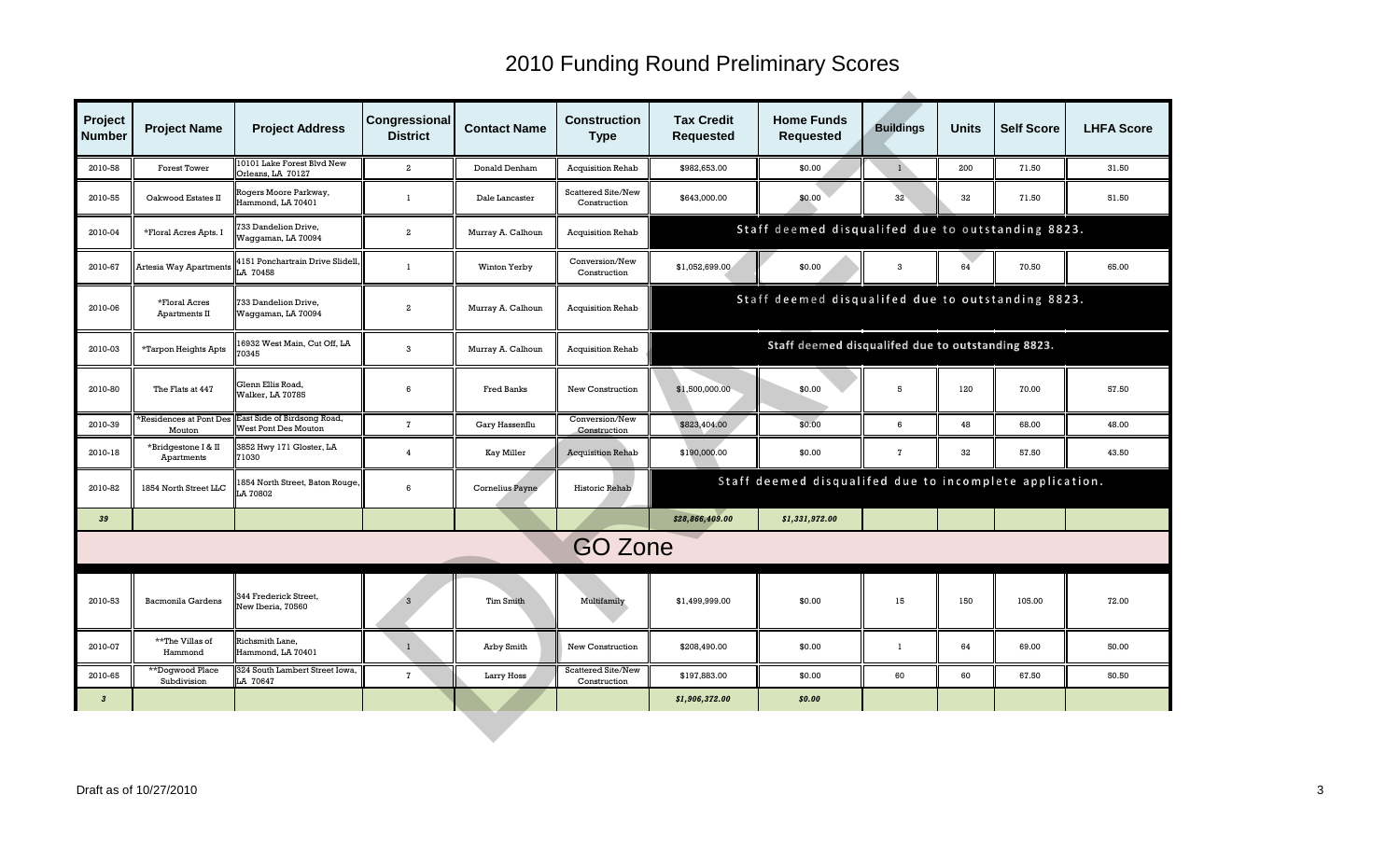| Project<br><b>Number</b>      | <b>Project Name</b>                                       | <b>Project Address</b>                                                                            | Congressional<br><b>District</b> | <b>Contact Name</b> | <b>Construction</b><br><b>Type</b>        | <b>Tax Credit</b><br><b>Requested</b> | <b>Home Funds</b><br><b>Requested</b> | <b>Buildings</b> | <b>Units</b> | <b>Self Score</b> | <b>LHFA Score</b> |  |
|-------------------------------|-----------------------------------------------------------|---------------------------------------------------------------------------------------------------|----------------------------------|---------------------|-------------------------------------------|---------------------------------------|---------------------------------------|------------------|--------------|-------------------|-------------------|--|
| <b>GO Zone (Reprocessing)</b> |                                                           |                                                                                                   |                                  |                     |                                           |                                       |                                       |                  |              |                   |                   |  |
| 2010-32                       | Sugar Hill Crossing                                       | 20 Acres off Hwy. 70 in St.<br>ames Parish St. James, LA<br>0086                                  | 3                                | Jeffrey Spicer      | Multifamily                               | \$959,841.00                          | \$0.00                                | 100              | 100          |                   |                   |  |
| 2010-30                       | Havens of Abbeville                                       | <b>Rodeo Road, Abbeville, LA</b>                                                                  | $\mathbf{7}$                     | Jeffrey Spicer      | Multifamily                               | \$885,665.00                          | \$0.00                                | 18               | 72           |                   |                   |  |
| 2010-29                       | Lafitte Redevelopment<br>Multiple Addresses<br>Blocks 5-8 |                                                                                                   | $\boldsymbol{2}$                 | Matt Morrin         | Conversion/New<br>Construction            | \$3,312,756.00                        | \$0.00                                | 77               | 142          |                   |                   |  |
| 2010-28                       | Lafitte Senior Housing                                    | 00 N. Galvez New Orleans, LA<br>0112                                                              | $\boldsymbol{2}$                 | Matt Morrin         | Conversion/New<br>Construction            | \$2,211,000.00                        | \$0.00                                | $\mathbf{1}$     | 100          |                   |                   |  |
| 2010-27                       | Lafitte Redevelopment<br>Off-Site Rehabilitations         | Multiple Sites                                                                                    | $\boldsymbol{2}$                 | Terri North         | <b>Acquisition Rehab</b>                  | \$474,461.00                          | \$0.00                                | 24               | 44           |                   |                   |  |
| 2010-26                       | Lafitte Redevelopment<br><b>Adjudicated Housing</b>       | <b>Iultiple Sites</b>                                                                             | $\overline{2}$                   | Terri North         | <b>Scattered Site/New</b><br>Construction | \$3,704,025.00                        | \$0.00                                | 94               | 148          |                   |                   |  |
| 2010-17                       | The Woodlands                                             | Chalmette, LA 70043                                                                               | 3                                | <b>Matt Harris</b>  | Conversion/New<br>Construction            | \$1,079,710.00                        | \$0.00                                | $\overline{4}$   | 72           |                   |                   |  |
| 2010-16                       | Riverview                                                 | Chalmette, LA 70043                                                                               | 3                                | <b>Matt Harris</b>  | Conversion/New<br>Construction            | \$1,079,710.00                        | \$0.00                                | $\overline{4}$   | 72           |                   |                   |  |
| 2010-34                       | Stonebridge of Lake<br>Charles                            | Approximately 1995 E.<br><b>IcNeese Street Lake Charles,</b><br>A 70607                           | 7 <sub>1</sub>                   | Jeffrey Spicer      | Multifamily                               | \$1,427,769.00                        | \$0.00                                | 8                | 140          |                   |                   |  |
| 2010-14                       | Magnolia Park                                             | Chalmette, LA 70043                                                                               | 3 <sup>7</sup>                   | <b>Matt Harris</b>  | Conversion/New<br>Construction            | \$1,079,710.00                        | \$0.00                                | $\overline{4}$   | 72           |                   |                   |  |
| 2010-33                       |                                                           | NE Corner of 5th Ave. and<br>Havens of Lake Charles Power Center Pkwy., Lake<br>Charles, LA 70607 | $\mathbf{7}$                     | Jeffrey Spicer      | Multifamily                               | \$890,802.00                          | \$0.00                                | 18               | 72           |                   |                   |  |
| 2010-13                       | Parc Place                                                | Chalmette, LA 70043                                                                               | 3                                | <b>Matt Harris</b>  | Conversion/New<br>Construction            | \$1,079,710.00                        | \$0.00                                | $\overline{4}$   | 72           |                   |                   |  |
| 2010-15                       | Acadian Village                                           | Maurice, LA 70555                                                                                 | $\overline{7}$                   | <b>Matt Harris</b>  | Conversion/New<br>Construction            | \$1,019,005.00                        | \$0.00                                | $\overline{4}$   | 72           |                   |                   |  |
| 2010-75                       | The Meadows                                               | Southside Intersection of E<br>McNeese @ 5th Ave                                                  | $\mathbf{7}$                     | Jonah Dowling       | Conversion/New<br>Construction            | \$850,000.00                          | \$0.00                                | $\overline{a}$   | 180          |                   |                   |  |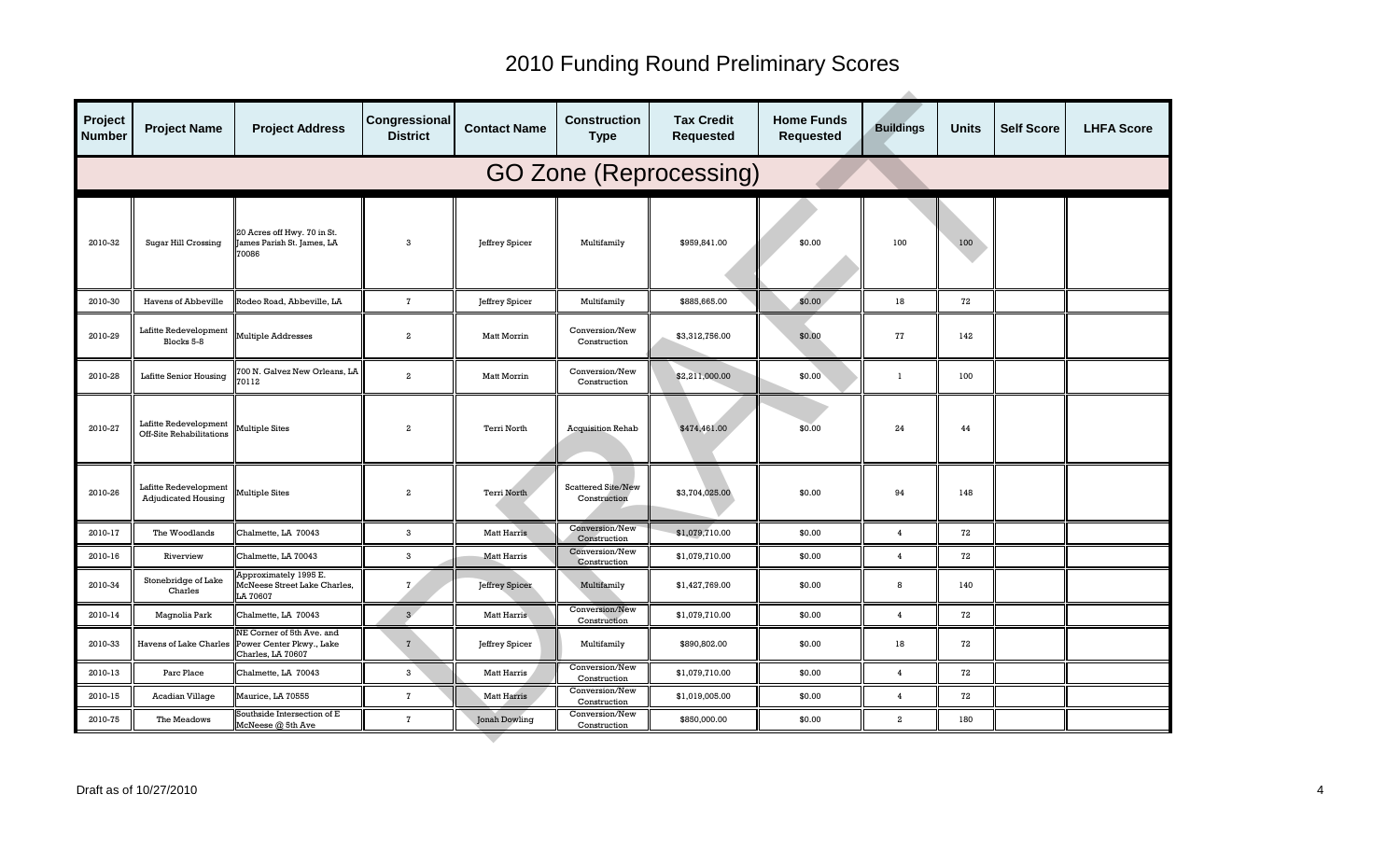| Project<br><b>Number</b> | <b>Project Name</b>              | <b>Project Address</b>                                                     | Congressional<br><b>District</b> | <b>Contact Name</b>    | <b>Construction</b><br><b>Type</b>        | <b>Tax Credit</b><br><b>Requested</b> | <b>Home Funds</b><br><b>Requested</b> | <b>Buildings</b> | <b>Units</b> | <b>Self Score</b> | <b>LHFA Score</b> |
|--------------------------|----------------------------------|----------------------------------------------------------------------------|----------------------------------|------------------------|-------------------------------------------|---------------------------------------|---------------------------------------|------------------|--------------|-------------------|-------------------|
| 2010-51                  | <b>Wesley Chapel</b>             | 10008 Avenue L Baton Rouge,<br>A 70807                                     | 6                                | <b>Richard Murray</b>  | Substantial Rehab                         | \$1,014,925.00                        | \$0.00                                | $\bf{8}$         | 82           |                   |                   |
| 2010-31                  | Villas of Lake Charles           | NE Corner of 5th Ave. and<br>Power Center Pkwy., Lake<br>Charles, LA 70607 | $\mathbf{7}$                     | Jeffrey Spicer         | Multifamily                               | \$915,767.00                          | \$0.00                                | 4                | 72           |                   |                   |
| 2010-35                  | Oak Villa II                     | 3600 Bender Blvd Algiers, LA<br>70114                                      | $\overline{a}$                   | Murray Childers        | Conversion/New<br>Construction            | \$1,094,187.00                        | \$0.00                                | $\mathbf{1}$     | 80           |                   |                   |
| 2010-83                  | <b>BW Cooper I</b>               | 3402 Earhart New Orleans, LA<br>70125                                      | $\overline{a}$                   | Judith Moran           | Conversion/New<br>Construction            | \$6,676,761.00                        | \$0.00                                | 159              | 410          |                   |                   |
| 2010-76                  | <b>Crescent Garden Homes</b>     | Multiple addresses - scattered<br>site                                     | $\boldsymbol{2}$                 | Jonah Dowling          | New Construction                          | \$405,000.00                          | \$0.00                                | 143              | 143          |                   |                   |
| 19                       |                                  |                                                                            |                                  |                        |                                           | \$30,160,804.00                       | \$0.00                                |                  |              |                   |                   |
| <b>Ike</b>               |                                  |                                                                            |                                  |                        |                                           |                                       |                                       |                  |              |                   |                   |
| 2010-47                  | Bayou Bluff                      | 2228 Old Highway 171<br>Lake Charles, LA 70615                             | $\overline{7}$                   | Ben Taylor             | Conversion/New<br>Construction            | \$712,000.00                          | \$0.00                                | 30               | 30           | 101.00            | 83.00             |
| 2010-46                  | <b>Kingsley Court</b>            | 2331 Cline Street<br>Lake Charles, LA 70601                                | $\overline{7}$                   | Ben Taylor             | Conversion/New<br>Construction            | \$568,000.00                          | \$0.00                                | 24               | 24           | 98.50             | 87.50             |
| 2010-37                  | Lakewood Manor<br>Apartments     | 124 Giovanni Street<br>Lake Charles, LA 70601                              | $\mathbf{7}$                     | <b>Adrian Iglesias</b> | <b>Acquisition Rehab</b>                  | \$550,644.00                          | \$0.00                                | 15               | 60           | 97.50             | 76.00             |
| 2010-54                  | <b>Gulf Breeze Estates</b>       | Highway 1142,<br>Cameron, LA 70631                                         | $\mathbf{2}$                     | Dale Lancaster         | <b>Scattered Site/New</b><br>Construction | \$706,000.00                          | \$0.00                                | 32               | 32           | 81.50             | 45.50             |
| $\overline{4}$           |                                  |                                                                            |                                  |                        |                                           | \$2,536,644.00                        | \$0.00                                |                  |              |                   |                   |
|                          |                                  |                                                                            |                                  |                        | <b>PHA</b>                                |                                       |                                       |                  |              |                   |                   |
| 2010-48                  | <b>Willow Creek</b><br>Townhomes | 5876 Quida Mae Drive<br>Baton Rouge, LA 70812                              | 6                                | <b>Richard Murray</b>  | Conversion/New<br>Construction            | \$750,000,00                          | \$0.00                                | 10               | 42           | 105.00            | 101.50            |
| 2010-36                  | St. Bernard IIB                  | 4100 Duplessis Street<br>New Orleans, LA 70122                             | $\overline{a}$                   | Monika McKay           | Conversion/New<br>Construction            | \$740,000.00                          | \$0.00                                | 8                | 48           | 87.50             | 87.50             |
| 2010-24                  | Legacy Heights Phase II          | Loblolly Lane, Alexandria, LA<br>1303                                      | $5^{\circ}$                      | <b>Brian Swanton</b>   | Conversion/New<br>Construction            | \$739,393.00                          | \$0.00                                | $\overline{a}$   | 40           | 79.00             | 56.00             |
| $\boldsymbol{3}$         |                                  |                                                                            |                                  |                        |                                           | \$2,229,393.00                        | \$0.00                                |                  |              |                   |                   |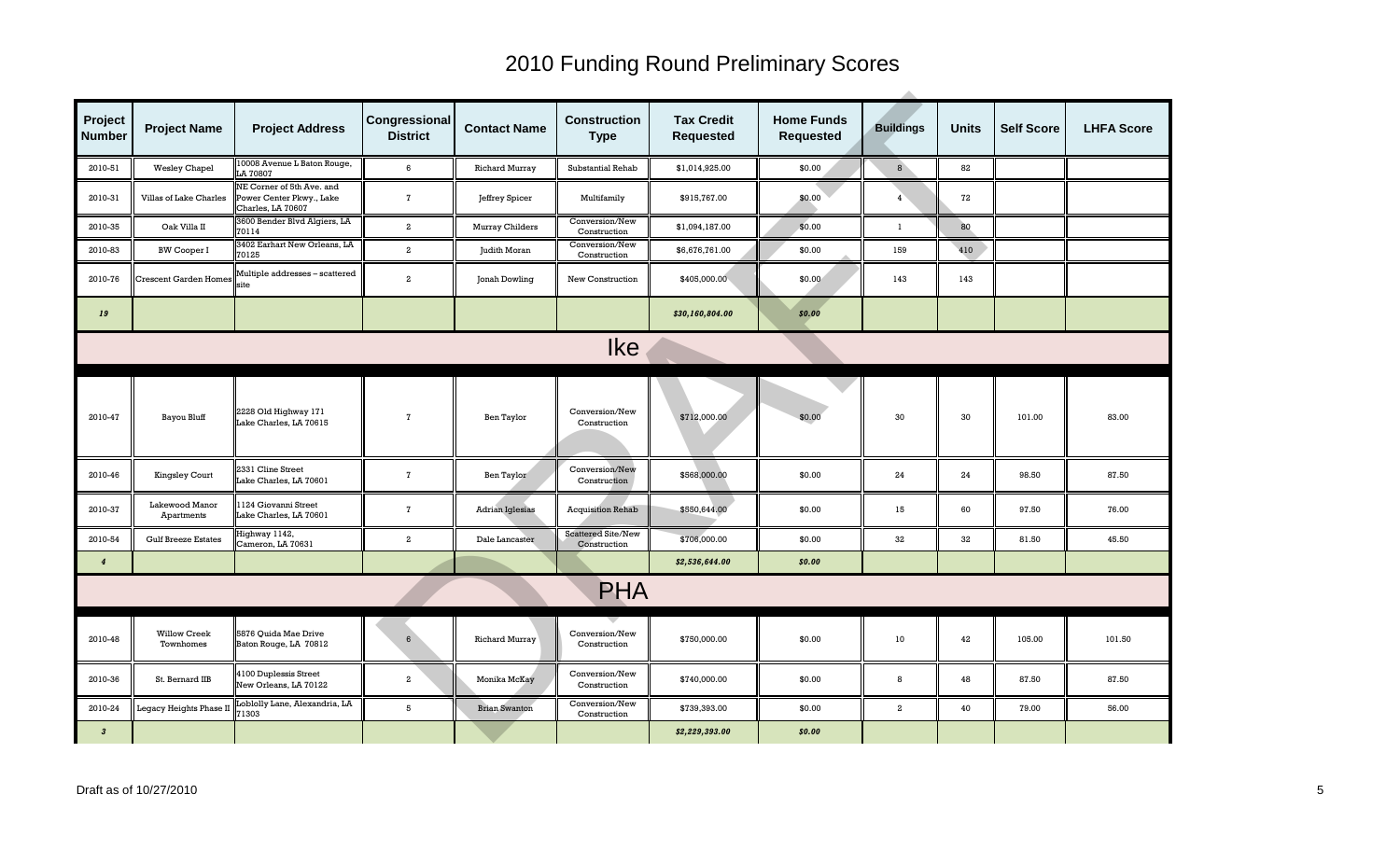| Project<br><b>Number</b> | <b>Project Name</b>                  | <b>Project Address</b>                                             | Congressional<br><b>District</b> | <b>Contact Name</b>       | <b>Construction</b><br><b>Type</b> | <b>Tax Credit</b><br><b>Requested</b> | <b>Home Funds</b><br><b>Requested</b> | <b>Buildings</b> | <b>Units</b> | <b>Self Score</b> | <b>LHFA Score</b> |
|--------------------------|--------------------------------------|--------------------------------------------------------------------|----------------------------------|---------------------------|------------------------------------|---------------------------------------|---------------------------------------|------------------|--------------|-------------------|-------------------|
|                          | QNP/CHDO                             |                                                                    |                                  |                           |                                    |                                       |                                       |                  |              |                   |                   |
| 2010-45                  | Autumn Place<br>Townhomes            | 5656 McClelland Drive<br>Baton Rouge, LA 70805                     | 6                                | <b>Richard Murray</b>     | Conversion/New<br>Construction     | \$750,000.00                          | \$0.00                                | 10               | 42           | 99.00             | 99.00             |
| 2010-21                  | Arbor Hill Senior<br>Apartments      | 300 Block of East Shamrock<br><b>Ivenue</b><br>Pineville, LA 71360 | 5                                | Jay Bernstein             | Conversion/New<br>Construction     | \$704,691.00                          | \$0.00                                | $\mathbf{1}$     | 56           | 97.00             | 87.00             |
| 2010-44                  | Sycamore Point                       | Burg Jones Lane at Sycamore<br>Street<br>Monroe, LA 71202          | 5                                | James Freeman             | Conversion/New<br>Construction     | \$740,000.00                          | \$0.00                                | 39               | 39           | 96.00             | 70.00             |
| 2010-69                  | Garden Grove<br>Subdivision          | <b>Churchill Street</b><br>Monroe, LA 71203                        | 5                                | Ervin Turner              | Conversion/New<br>Construction     | \$724,689.00                          | \$0.00                                | 34               | 34           | 92.00             | 73.00             |
| 2010-12                  | Lykes Steamship<br>Apartments        | 1770 Tchoupitoulas Street<br>New Orleans, LA                       | $\boldsymbol{2}$                 | Victor Smeltz             | Historic Rehab                     | \$945,000.00                          | \$0.00                                | $\mathbf{1}$     | 56           | 84.50             | 65.50             |
| 2010-43                  | Golden Meadows<br>Subdivision        | <b>Bond Street</b><br>Jonesboro, LA 71251                          | 5                                | Herbert Simmons           | Conversion/New<br>Construction     | \$680,000.00                          | \$0.00                                | 32               | 32           | 83.00             | 61.00             |
| $\pmb{6}$                |                                      |                                                                    |                                  |                           |                                    | \$4,544,380.00                        | \$0.00                                |                  |              |                   |                   |
|                          |                                      |                                                                    |                                  |                           | Rural                              |                                       |                                       |                  |              |                   |                   |
| 2010-23                  | <b>Ashford Place</b><br>Subdivision  | Golson Road<br>Delhi, LA 71232                                     | 5.                               | <b>Patrick Temple</b>     | <b>New Construction</b>            | \$720,000.00                          | \$64,262.00                           | 32               | 32           | 111.00            | 52.00             |
| 2010-09                  | Jonesboro Villas                     | 300 Leon Drive, Jonesboro, LA<br>1251                              | 5                                | Kerry Banks               | <b>Acquisition Rehab</b>           | \$157,161.00                          | \$0.00                                | $\overline{4}$   | 32           | 87.00             | 76.50             |
| 2010-08                  | <b>Red River Apartments</b>          | 14 East Carroll Street<br>Coushatta, LA 71019                      | $\overline{4}$                   | Kerry Banks               | <b>Acquisition Rehab</b>           | \$205,392.00                          | \$0.00                                | 6                | 32           | 84.00             | 69.00             |
| 2010-74                  | <b>Highland Common</b><br>Apartments | 302 Francis Prejean Cir.,<br>Duson, LA 70529                       | $\overline{7}$                   | <b>Robert Whittington</b> | <b>Acquisition Rehab</b>           | \$250,000.00                          | \$0.00                                | $\overline{4}$   | 36           | 83.00             | 70.00             |